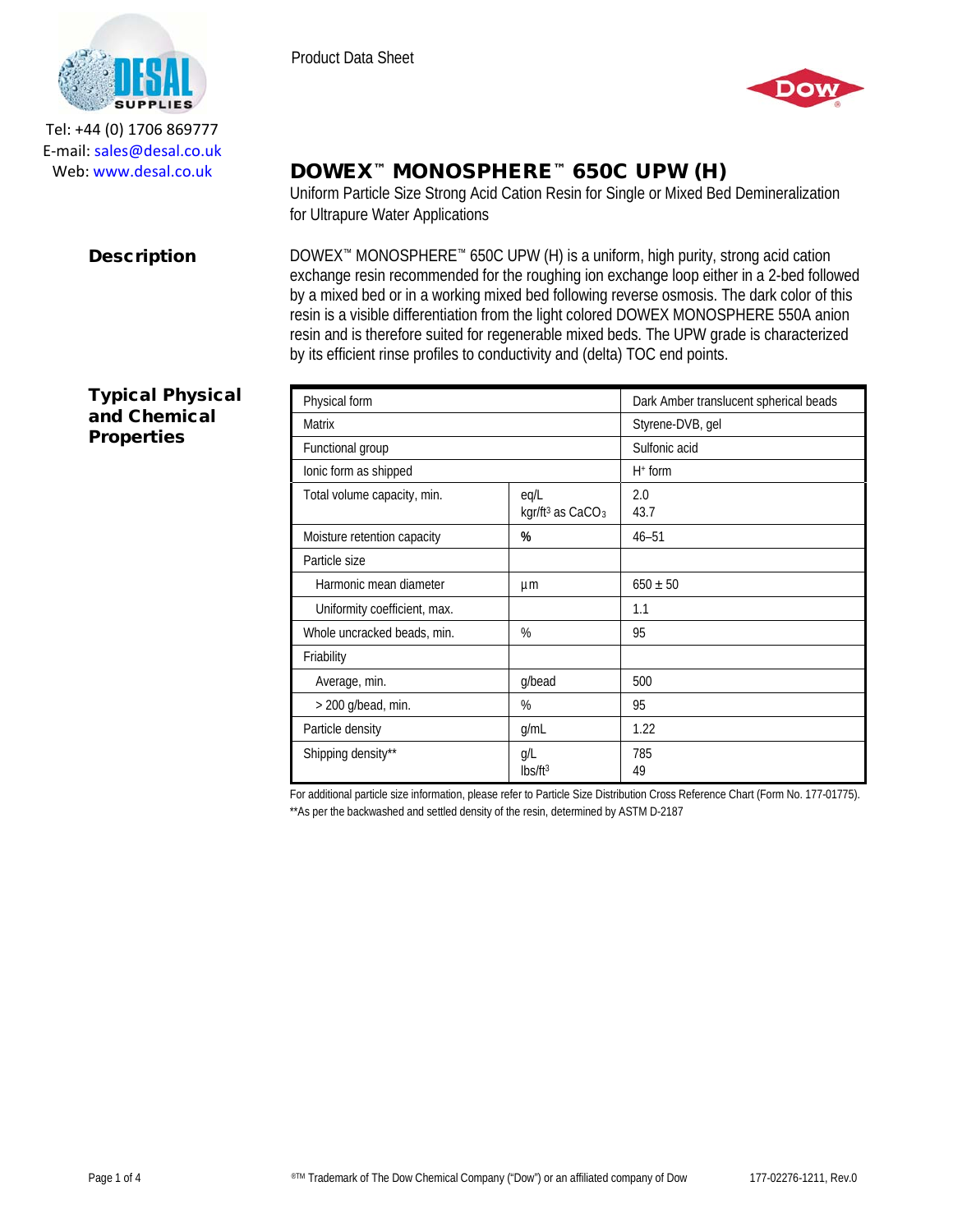| <b>Suggested</b><br>Operating<br><b>Conditions</b> | Maximum operating temperature:<br>Single bed<br>Mixed bed                                                                                                                                                                                    | 120°C / 250°F<br>60°C / 140°F                                                                      |
|----------------------------------------------------|----------------------------------------------------------------------------------------------------------------------------------------------------------------------------------------------------------------------------------------------|----------------------------------------------------------------------------------------------------|
|                                                    | Resin bed depth, min:<br>Single bed<br>Mixed bed                                                                                                                                                                                             | 800 mm (2.6 ft)<br>450 mm (1.5 ft)                                                                 |
|                                                    | Flow rates:<br>Service/fast rinse<br><b>Backwash</b><br>Regeneration/displacement                                                                                                                                                            | 10–60 m/h $(4–24$ gpm/ft <sup>2</sup> )<br>See Figure 1<br>4-10 m/h $(1.6-4$ gpm/ft <sup>2</sup> ) |
|                                                    | Total rinse requirement                                                                                                                                                                                                                      | $2 - 5$ BV*                                                                                        |
|                                                    | Regenerant                                                                                                                                                                                                                                   | 1–8% H2SO4, 4–8% HCl                                                                               |
|                                                    | <b>UPW Specific Properties</b>                                                                                                                                                                                                               |                                                                                                    |
|                                                    | Rinse characteristics:<br>UPW grade resins are rinsed with $+17.5$ Megaohm.cm<br>water to meet stringent ionic and organic residuals<br>lonic conductivity rinse down, max. (as packaged)<br>-<br>TOC rinse down to 5 ppb (+) (see Figure 3) | 1 µS/cm<br>20 BV                                                                                   |

\*1 BV (Bed Volume) = 1 m<sup>3</sup> solution per m<sup>3</sup> resin or 7.5 gals per ft<sup>3</sup> resin

Packaging 5 cubic foot fiber drum

# **Hydraulic** Characteristics

Figure 1 shows the bed expansion of DOWEX™ MONOSPHERE™ 650C UPW (H) as a function of backwash flow rate and water temperature. Figure 2 shows the pressure drop data for DOWEX MONOSPHERE 650C UPW (H) as a function of service flow rate and water temperature. Pressure drop data are valid at the start of the service run with clear water and a correctly classified bed. Figure 3 shows the conductivity and TOC rinse performance of the resin.

# Figure 1. Backwash Expansion Data



### For other temperatures use:

 $F_T = F_{77^\circ F}$  [1+ 0.008 (T<sub>°F</sub> -77)], where  $F = gpm/ft^2$  $F_T = F_{25\degree C}$  [1+ 0.008 (1.8T<sub>°C</sub> - 45)], where  $F \equiv m/h$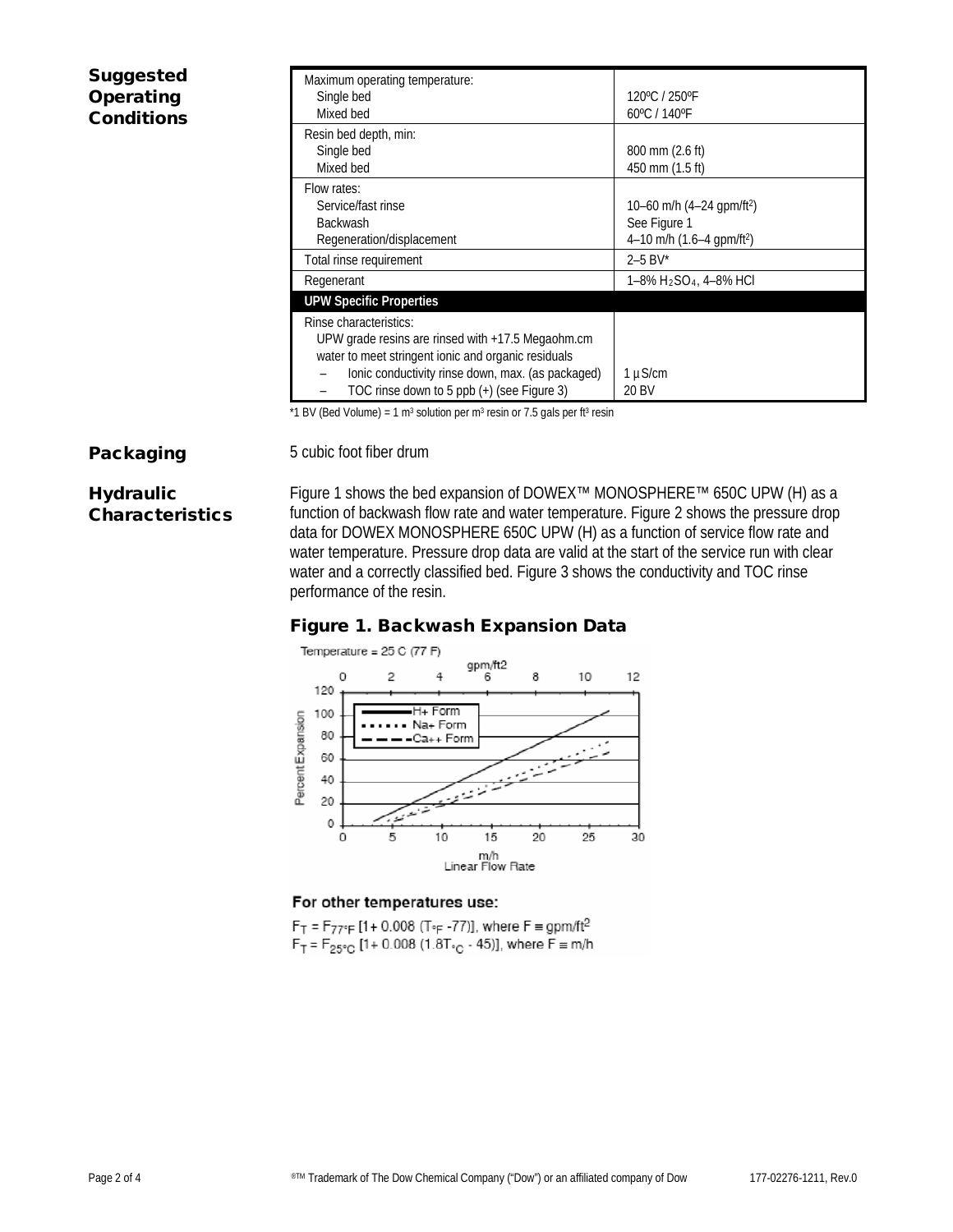## Figure 2. Pressure Drop Data



#### For other temperatures use:

 $P_T = P_{20\degree}$  (0.026 T<sub> $\degree$ C</sub> + 0.48), where P = bar/m  $P_T = P_{68^\circ F} / (0.014 T_{F} + 0.05)$ , where  $P = \text{psi/ft}$ 

#### Figure 3. Conductivity and TOC Rinsedown Curves



#### **Product Stewardship**

Dow has a fundamental concern for all who make, distribute, and use its products, and for the environment in which we live. This concern is the basis for our product stewardship philosophy by which we assess the safety, health, and environmental information on our products and then take appropriate steps to protect employee and public health and our environment. The success of our product stewardship program rests with each and every individual involved with Dow products – from the initial concept and research, to manufacture, use, sale, disposal, and recycle of each product.

## Customer Notice Dow strongly encourages its customers to review both their manufacturing processes and their applications of Dow products from the standpoint of human health and environmental quality to ensure that Dow products are not used in ways for which they are not intended or tested. Dow personnel are available to answer your questions and to provide reasonable technical support. Dow product literature, including safety data sheets, should be consulted prior to use of Dow products. Current safety data sheets are available from Dow.